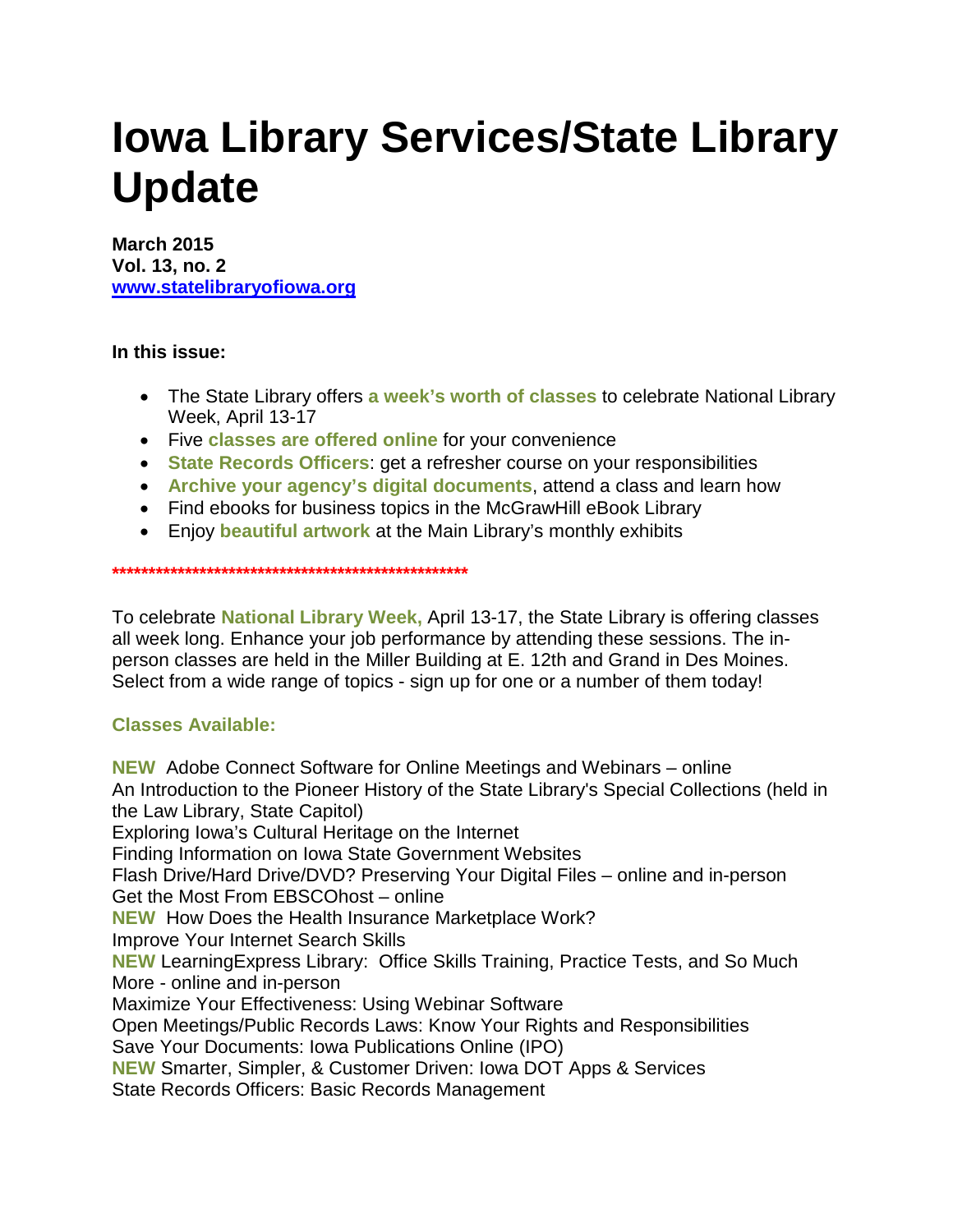Using the Online Iowa Administrative Code **NEW** Visualizing Data Using the State Data Center Website **NEW** Zoom Software for Online Meetings and Webinars - online

For class descriptions and to register go to www.statelibraryofiowa.org/services/newspublications/nlwcl2013/nlw2015.

These classes are available to anyone with an internet browser:

Adobe Connect Software for Online Meetings and Webinars and Zoom Software for Online Meetings and Webinars. Both Adobe Connect and Zoom software allow you to create online meetings or webinars. Attend these two classes, each 30 minutes and online, to find out what Adobe Connect and Zoom have to offer you and your agency, and how to best utilize each.

Flash Drive/Hard Drive/DVD? Preserving Your Digital Files. We all have information stored in digital files. Are you sure your storage medium will last? Learn the basics of preserving your digital files.

Get the Most From EBSCOhost. EBSCOhost http://tinyurl.com/mxmwy54 is a collection of databases which covers a wide range of topics needed for on-the-job decision making. Find out how to access and use this state-funded resource.

Learning Express Library: Office Skills Training, Practice Tests, and So Much More. The Learning Express Library http://tinyurl.com/ogax6so provides over 770 of the most up-to-date, on-line test preparation and skill-building resources. It helps both students and adults prepare for a wide range of academic and career oriented exams as well as improve basic skills in reading, writing and math. In addition, basic and advanced job-skills tutorials are available for popular office software including Microsoft Office products.

If you are a **State Records Officer** and would like to have a refresher course on your duties, sign up for State Records Officers: Basic Records Management. The session content will include basic records management definitions, concepts, and tools for the appropriate management of state agency records.

Although the course will be presented in the context of state executive branch requirements, the standard records management principles to be discussed are also valid for use by any organization.

#### 

In the class Save Your Documents: Iowa Publications Online (IPO) state employees who are responsible for publishing digital state documents will find out about IPO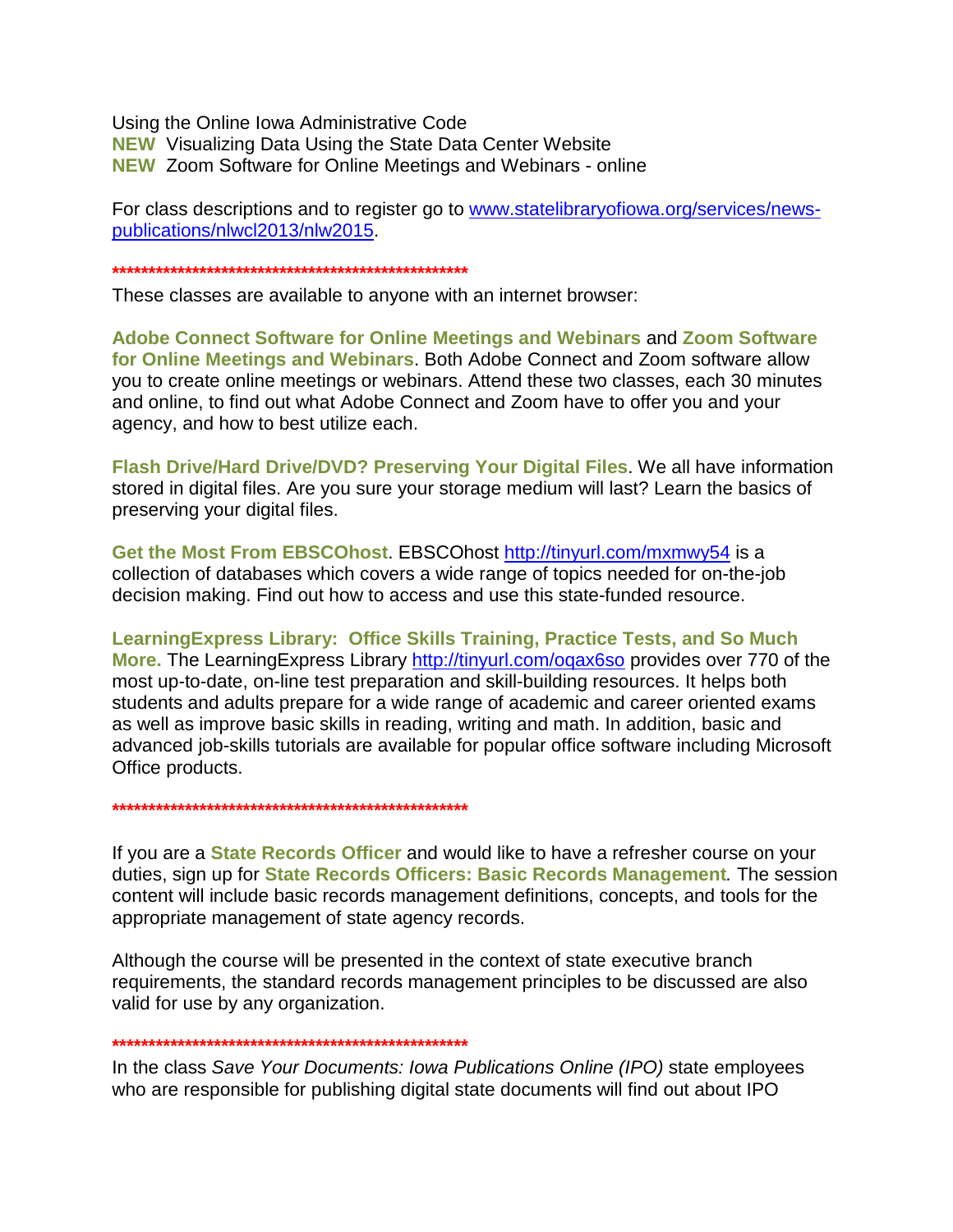[http://publications.iowa.gov/,](http://publications.iowa.gov/) a permanent digital depository for state publications. Free up space on your website, preserve your publications, and follow state law by learning how to deposit your documents to IPO.

Ensure that your agency's valuable **documents are permanently archived**!

**\*\*\*\*\*\*\*\*\*\*\*\*\*\*\*\*\*\*\*\*\*\*\*\*\*\*\*\*\*\*\*\*\*\*\*\*\*\*\*\*\*\*\*\*\*\*\*\*\***

State employees can access the Business Skills Cluster as part of the McGraw-Hill eBook Library.

Users of the McGraw-Hill E-Book Library will now have access to a wide range of new features, including:

- More than 850 videos and over 40 audio supplements that enhance the reading experience
- Full mobile access anytime, anywhere on your laptop, tablet, and phone
- PDFs of the books you can download and print
- Customized options to personalize your experience with favorites, alerts, and saved searches

Please contact the main reference desk for the login and password, which will enable you to access the Business Cluster E-Books: 515-281-4102, 800-248-4483, or [is@lib.state.ia.us.](mailto:is@lib.state.ia.us) Then login at [www.mhebooklibrary.com.](http://www.mhebooklibrary.com/)

### **\*\*\*\*\*\*\*\*\*\*\*\*\*\*\*\*\*\*\*\*\*\*\*\*\*\*\*\*\*\*\*\*\*\*\*\*\*\*\*\*\*\*\*\*\*\*\*\*\***

During April enjoy the sculpture of Linda Folden. [http://www.statelibraryofiowa.org/services/news-publications/art-exhibits/folden14.](http://www.statelibraryofiowa.org/services/news-publications/art-exhibits/folden14)

And in May, the colorful paintings of Jennifer Mally are sure to make you smile. <http://www.statelibraryofiowa.org/services/news-publications/art-exhibits/mally4>

The Main Library is located in the Miller Building at the corner of E. 12th St. and Grand Ave. The building is open from 8 to 4:30, Monday through Friday. For more information call 515-281-4102, 800-248-4483, or email [is@lib.state.ia.us.](mailto:is@lib.state.ia.us)

**\*\*\*\*\*\*\*\*\*\*\*\*\*\*\*\*\*\*\*\*\*\*\*\*\*\*\*\*\*\*\*\*\*\*\*\*\*\*\*\*\*\*\*\*\*\*\*\*\***

## **Other services that the State Library offers its customers:**

• Need a quiet place to write a report, read professional materials or relax during lunch? The Main Library in the Miller Building offers state employees a quiet environment to work or relax and computer work stations or free wifi.